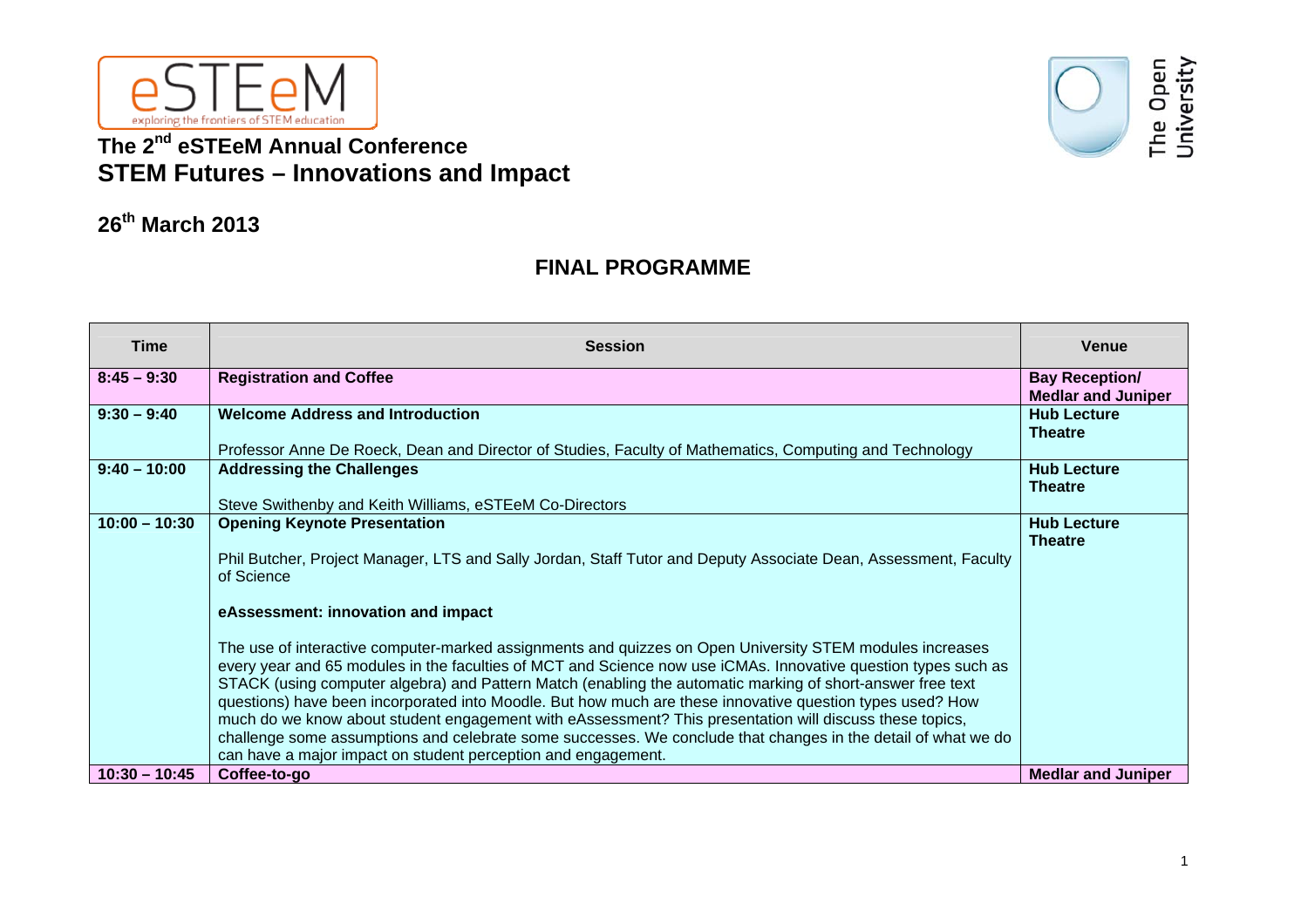| $10:45 - 11:50$                                                                  | <b>Parallel Sessions - Short Oral Presentations</b>          |                                                                                                                                                                                     |                                                                                                                                                                                                                                                                                                                                                                                                                                                                                                                                                                                                                                                                                                                                     |                  |
|----------------------------------------------------------------------------------|--------------------------------------------------------------|-------------------------------------------------------------------------------------------------------------------------------------------------------------------------------------|-------------------------------------------------------------------------------------------------------------------------------------------------------------------------------------------------------------------------------------------------------------------------------------------------------------------------------------------------------------------------------------------------------------------------------------------------------------------------------------------------------------------------------------------------------------------------------------------------------------------------------------------------------------------------------------------------------------------------------------|------------------|
| <b>Parallel</b><br><b>Session A</b><br>Chair:<br><b>Kevin</b><br><b>McConway</b> | Paul Piwek<br>and Jonathan<br>Woodthorpe<br>Martyn<br>Cooper | Argumentation Education for<br><b>Computing and Technology Students</b><br>(5)<br>Learning Analytics and disabled<br>student support/accessibility -<br>exploring the potential (7) | In the ArguEd project, we have been investigating how to<br>integrate the teaching of argumentation skills with<br>Computing and Technology course content. We report on<br>our experiences, in particular, with the use of graphical<br>drag-and-drop interactive computer-marked quizzes to<br>scaffold the students' argument analysis skills.<br>Learning analytics can be defined as the use of data about<br>learners and their contexts, for the purposes of<br>understanding and optimising learning. This presentation<br>explores the potential of learning analytics to particularly<br>support disabled students in STEM subjects and to<br>identify accessibility deficits in learning activities delivered<br>online. | CMR <sub>1</sub> |
|                                                                                  | Jon Rosewell<br><b>Rita Tingle</b>                           | Can Computer-marked final<br>assessment improve retention? (9)<br>Exploring student attitudes to                                                                                    | Interactive quizzes are often attempted by more students<br>than will turn up to an exam or submit an end of module<br>assignment. Can we improve retention by including a<br>computer-marked exam in end-of-module assessment?<br>A presentation of the results of two small studies                                                                                                                                                                                                                                                                                                                                                                                                                                               |                  |
|                                                                                  |                                                              | formative quizzes (13)                                                                                                                                                              | investigating the factors that motivate students to engage<br>with formative quizzes and the barriers they perceive in<br>using these quizzes as part of their study.                                                                                                                                                                                                                                                                                                                                                                                                                                                                                                                                                               |                  |
| <b>Parallel</b><br><b>Session B</b><br>Chair:<br><b>Laura Hills</b>              | <b>Kay Bromley</b>                                           | Assessing the transfer of academic<br>learning into workplace achievement<br>(1)                                                                                                    | Portfolios of students on a Postgraduate certificate module<br>have been examined using a three step approach based<br>on grounded theory. This presentation describes how<br>benefits to the student and the employer can be assessed<br>and discusses the types of evidence presented by<br>students to support their reflective commentary.                                                                                                                                                                                                                                                                                                                                                                                      | <b>CMR 11</b>    |
|                                                                                  | Soraya<br>Kouadri<br>Mostéfaoui<br>and Judith<br>Williams    | Towards a Generic Model for<br>Assessing Alternative Media (15)                                                                                                                     | Our project investigates the feasibility of using the T215<br>assessment model across a range of 'alternative media'<br>elements and tasks in different contexts. In this<br>presentation we will discuss the results of our<br>investigations including, students' and tutors surveys,<br>module team interviews and a focus group.                                                                                                                                                                                                                                                                                                                                                                                                |                  |
|                                                                                  | <b>Mark Jones</b><br>and Anne-<br>Marie Gallen               | Developing practice in online rooms<br>by peer observation, feedback and<br>reflection (19)                                                                                         | We report on a pilot scheme in which tutorial staff for<br>Physical Science modules were encouraged to develop<br>their practice in the use of online rooms by a process of<br>peer observation, feedback and reflection.                                                                                                                                                                                                                                                                                                                                                                                                                                                                                                           |                  |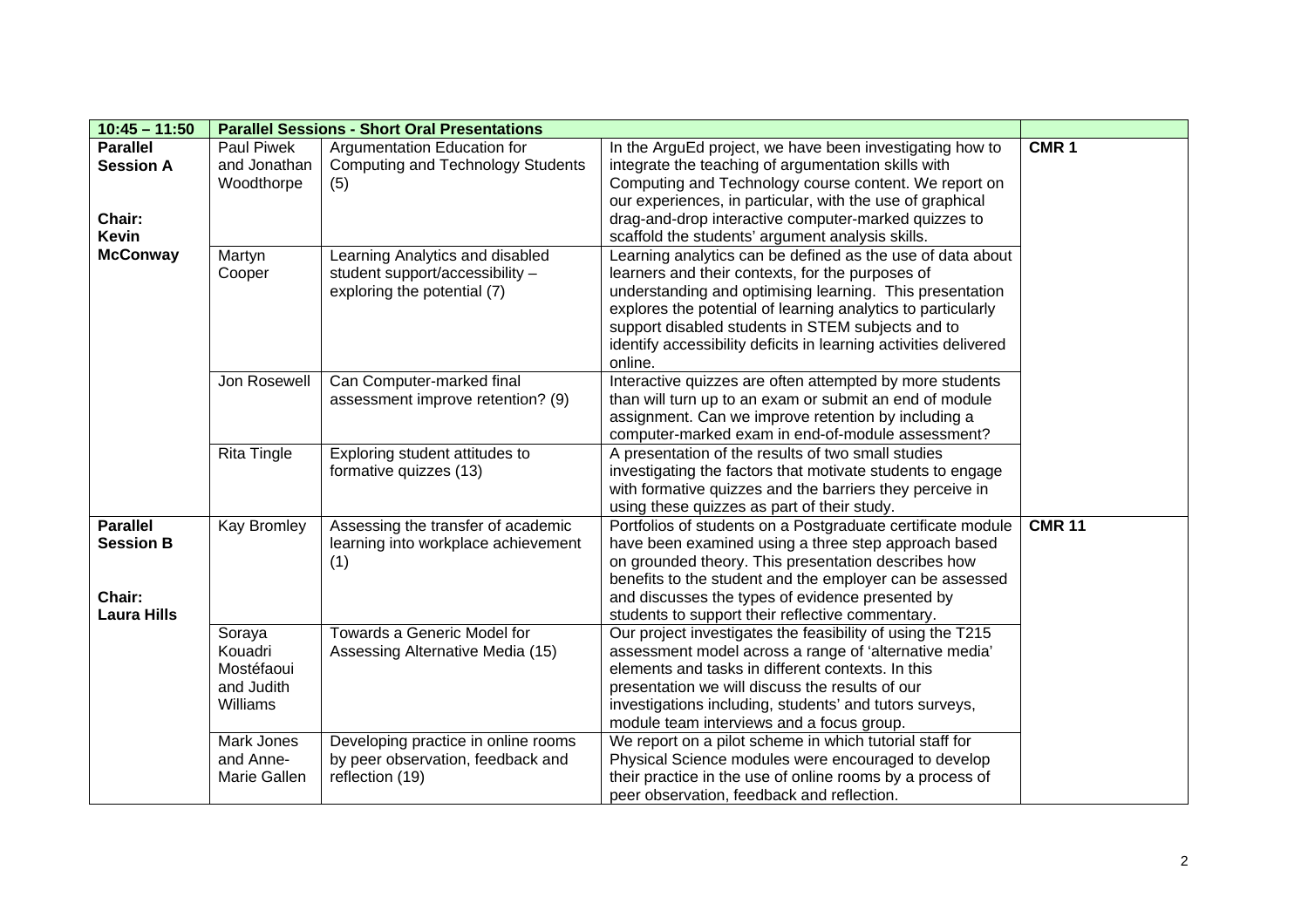| $12:00 - 12:50$                                                | <b>Online Practical STEM Strand - Plenary Session</b>                     |                                                                                                                                                                                               |                                                                                                                                                                                                                                                                                                                                                                                                                                | <b>Hub Lecture</b><br><b>Theatre</b> |  |  |
|----------------------------------------------------------------|---------------------------------------------------------------------------|-----------------------------------------------------------------------------------------------------------------------------------------------------------------------------------------------|--------------------------------------------------------------------------------------------------------------------------------------------------------------------------------------------------------------------------------------------------------------------------------------------------------------------------------------------------------------------------------------------------------------------------------|--------------------------------------|--|--|
|                                                                | A look at current and future practice.                                    |                                                                                                                                                                                               |                                                                                                                                                                                                                                                                                                                                                                                                                                |                                      |  |  |
| $12:50 - 13:30$                                                | Lunch                                                                     |                                                                                                                                                                                               |                                                                                                                                                                                                                                                                                                                                                                                                                                |                                      |  |  |
| $13:30 - 14:15$                                                | <b>Poster Presentations and Demonstrations</b>                            | <b>Hub Lecture</b><br><b>Theatre</b>                                                                                                                                                          |                                                                                                                                                                                                                                                                                                                                                                                                                                |                                      |  |  |
| $14:15 - 15:00$                                                |                                                                           | <b>Parallel Sessions - Demonstrations and Structured Briefings</b>                                                                                                                            |                                                                                                                                                                                                                                                                                                                                                                                                                                |                                      |  |  |
| <b>Parallel</b><br><b>Session C</b>                            | Michel<br>Wermelinger                                                     | Interactive Scatterplots and Bubble<br>Charts (3)                                                                                                                                             | This demo session will show how to create and use<br>interactive scatterplots and bubble charts for data<br>exploration, using the iChart tool. The session will have<br>two parts, the first covering the student perspective, the<br>second the module team and tutor perspective.                                                                                                                                           | <b>CMR 15</b>                        |  |  |
| <b>Parallel</b><br><b>Session D</b>                            | Elaine<br>Thomas,<br><b>Steve Walker</b><br>and Sarah<br>Davies           | Hybrid Digital/Material/Networked<br>Learning - scruffy mongrel or sleek<br>new breed? Practices and<br>implications of blending physical and<br>digital resources for learning in HE<br>(12) | Technological change in areas such as ubiquitous<br>computing and the internet of things blurs the boundaries<br>between the digital and material worlds in ways which<br>could radically enhance education. Our project<br>investigates 'hybrid' digital/material/networked<br>combinations for science and technology learning. Is this<br>hybrid a sleek new breed or learning, or a scruffy mongrel<br>of mixed parentage? | <b>CMR 11</b>                        |  |  |
| $15:00 - 15:15$                                                | Afternoon tea-to-go                                                       |                                                                                                                                                                                               |                                                                                                                                                                                                                                                                                                                                                                                                                                | <b>CMRs 11 and 15</b>                |  |  |
| $15:15 - 15:45$                                                |                                                                           | <b>Parallel Sessions - Short Oral Presentations</b>                                                                                                                                           |                                                                                                                                                                                                                                                                                                                                                                                                                                |                                      |  |  |
| <b>Parallel</b><br><b>Session E</b><br>Chair:<br><b>Daphne</b> | Helen<br>Donelan                                                          | Enhancing professional networking<br>and engagement using social media<br>(6)                                                                                                                 | This session will present initial findings from a project<br>exploring how social media is currently being used by<br>STEM academics to engage with existing professional<br>networks and broader communities. Activities, motivations<br>and outcomes associated with the use of social media for<br>maintaining professional identities online will be explored.                                                             | CMR <sub>1</sub>                     |  |  |
| Chang                                                          | Karen Kear,<br><b>Frances</b><br>Chetwynd<br>and Helen<br><b>Jefferis</b> | Personal profiles in VLE forums: do<br>students use them? (11)                                                                                                                                | Personal profiles in online learning environments should<br>help to build a sense of community. But profiles in OU<br>VLE forums are not widely used by students. This talk<br>explores why this might be, based on research with Level<br>1 Computing and IT students, and findings from the<br>literature.                                                                                                                   |                                      |  |  |